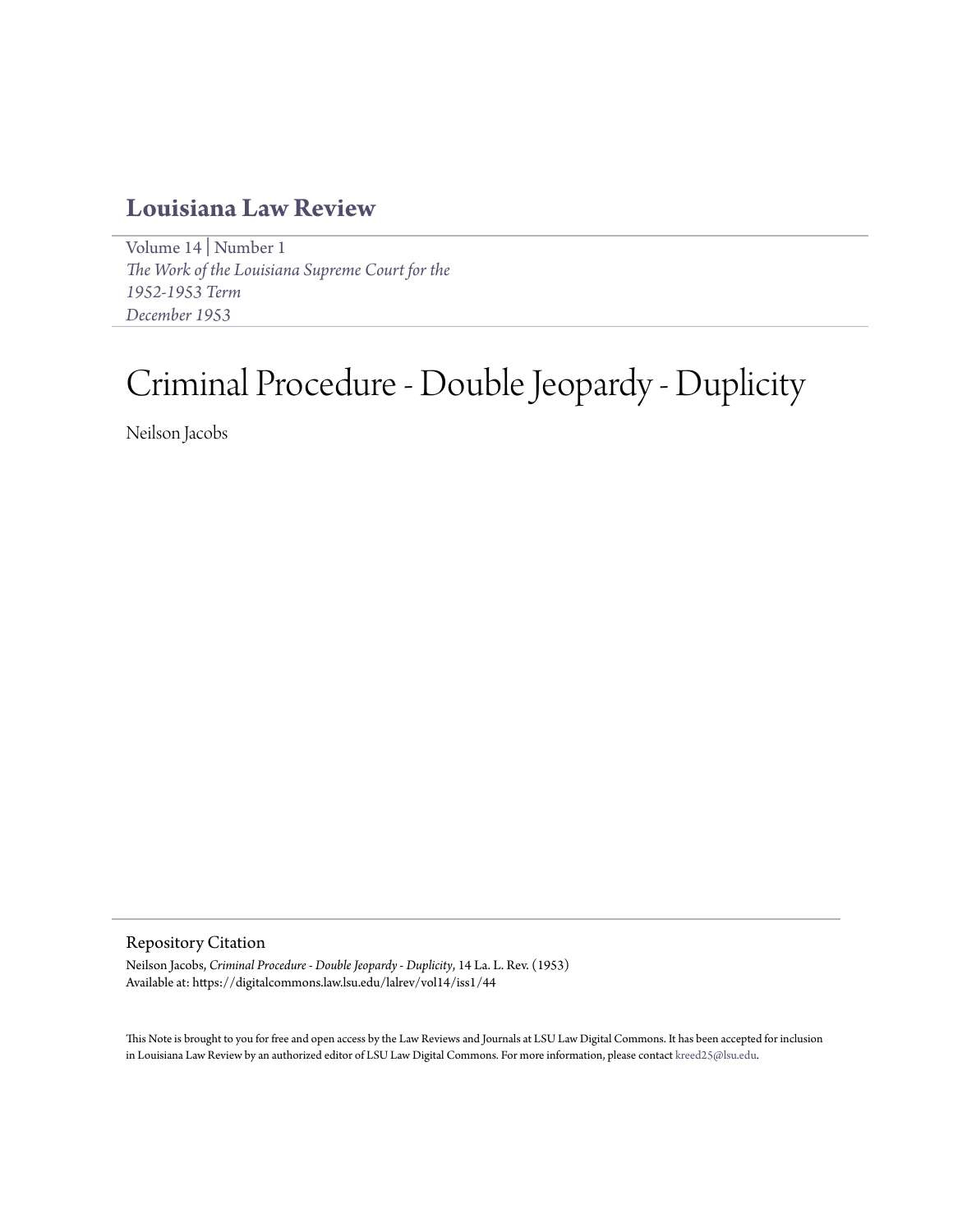In view of the court's repeated acknowledgment of the principle of state ownership of beds and navigable waters in the *Miami Corporation* decision, and further in view of the invocation of the same principle in the above quotation with reference to the very act under which the successful litigant in the *Humble Oil Company* case claimed title, it is surprising that the conclusion reached in the instant case was so "perfectly apparent."<sup>27</sup> It is submitted, therefore, that a re-examination of that conclusion is warranted in future cases involving the question of private title to beds of navigable waters.

#### *Mary Ellen Caldwell*

#### CRIMINAL **PROCEDURE-DOUBLE** JEOPARDY-DUPLICITY

The defendant had committed two batteries in connection with a single affray. He had been tried and convicted of one of the batteries and entered a plea of former jeopardy when brought to trial for the second. *Held,* the plea of former jeopardy could not be maintained as the defendant had committed distinct batteries on two individuals. The batteries were separate offenses regardless of the fact that they were closely connected **in** point of time and were accomplished **by** defendant while engaged in one unlawful transaction. *State v. Ysasi,* 222 La. **902,** 64 So. **2d 213 (1953).**

The Ysasi decision clearly enunciates the proposition that two criminal offenses are not to be considered as one crime because they result from a single unlawful transaction. The majority of the common law authorities take the same position and hold that if two or more persons are injured **by** several shots or blows the offender may be prosecuted for each as a distinct crime. Thus, where several shots are fired in rapid succession killing more than one person, indictments will lie for each killing.1 The same rationale is applied in cases where the defendant

### **1953]**

**them with that character." See note 12 supra for other statutes purporting to alienate beds of navigable waters** after **they become dry.**

**<sup>27. 223</sup> La. 47,** 64 **So. 2d 839, 840 (1953).**

**<sup>1.</sup>** State v. Taylor, **138 Kan.** 407, **26** P. **2d 598 (1933);** Slone v. Common-wealth, **266 Ky. 366, 99** S.W. **2d 207 (1936);** State v. Coolack, **17 N.J.** Super. **192, 85 A. 2d 353 (1951); State** v. Billot, 104 Ohio **St. 13, 135 N.E. 285 (1922). In State** v. Singleton, **66** Ariz. 49, **182** P. **2d 920** (1947), **the** court stated: **"As** to the contradiction that **the** defendant **claims is** Inherent **in** the **verdicts, we** find it to **be the settled** majority rule **of law** that although **several shots**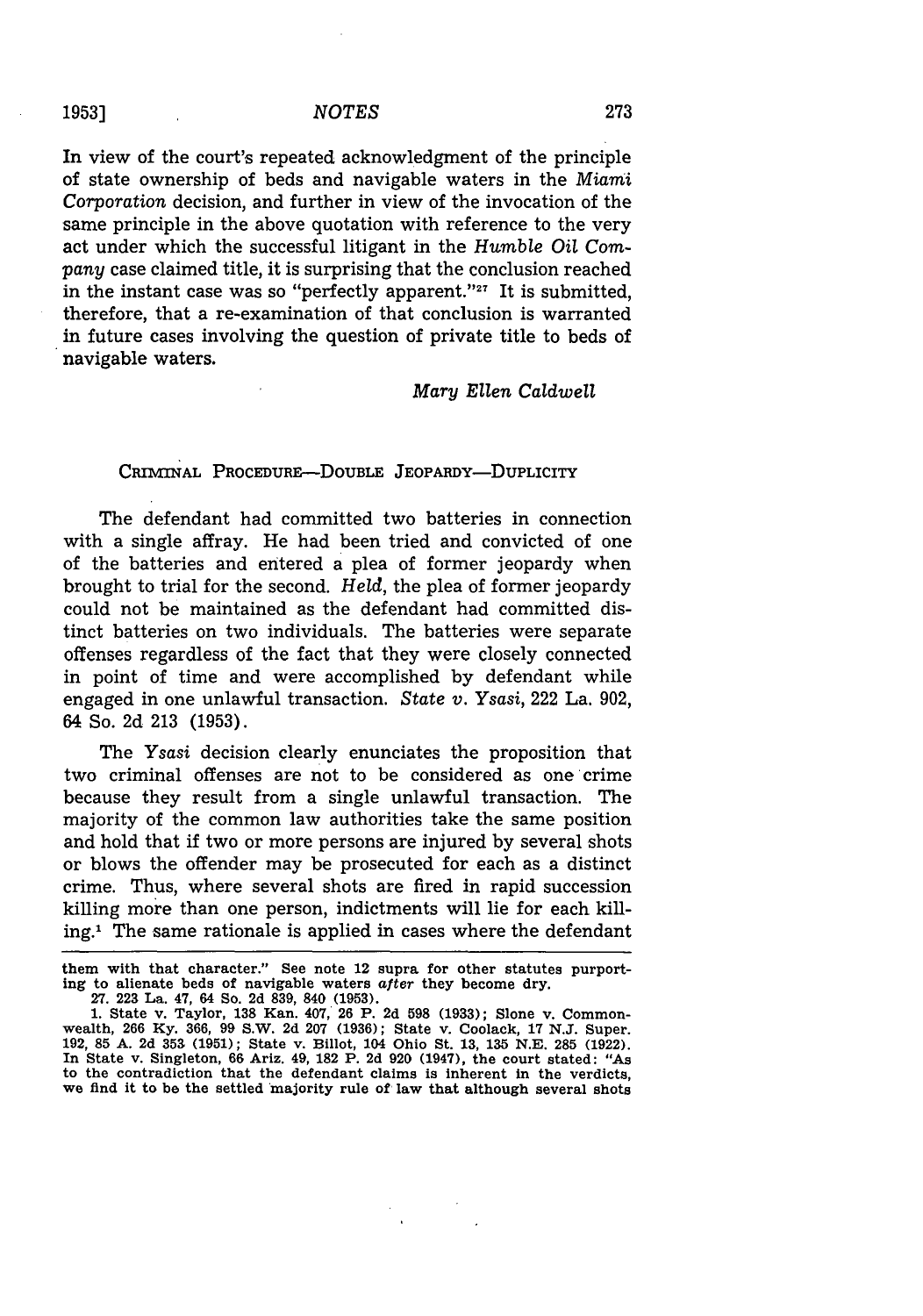holds at gun point several victims while taking property from each.<sup>2</sup> However, a contrary view obtains in a few jurisdictions where a confusing test dependent upon the intent of the accused is applied. $3$ 

Although not presented by a plea of double jeopardy, the same controlling question of whether one or two crimes had been committed was raised and confusingly treated in *State v. Morrison.4* In the Morrison case a mother was killed with an axe after she had apprehended the three defendants entering her home for the purpose of robbery. Subsequently, the woman's small daughter was shot for fear she had recognized one of the offenders. The defendants were charged with the killing of both mother and daughter in a single count of the indictment. Article 220 of the Louisiana Code of Criminal Procedure prohibits, as duplicity, the charging of more than one crime in a count of an indictment.5 In considering an objection to the indictment on this ground, the court quoted from *State v. Batson6* to the effect that although a criminal act may operate on more than one person, it may still be charged as one offense provided it be but one act, consummated at one time.7 The troublesome factor in the holding was the court's treatment of the axe killing of the mother and the shooting of the little girl as a single criminal

be fired in such rapid succession that they constitute, in effect, but one act, still, the result may involve more than one offense so that an acquittal on a trial for killing one will not prevent prosecution for killing another. The offenses though occurring almost simultaneously in point of time are rendered distinct and severable by a plurality of shots and subjects."

2. Thompson v. State, 90 Tex. Cr. 222, 234 S.W. 400 (1921); Keeton v. Commonwealth, 92 Ky. 522, **18** S.W. **359** (1892). 3. In Cook v. State, 43 Tex. Cr. 182, 63 S.W. **872** (1901), two shots were

fired wounding *A* and causing the death of *B.* The defendant was acquitted of assault with intent to murder *A* and subsequently convicted of murder-ing *B.* Defendant claimed both shots were fired at *A,* while the prosecution maintained that one shot was fired at *B.* The court held it to be a question of fact and if the jury found defendant's volition and intent were directed toward *A* only, then he could not be convicted upon an act, intent, and volition for which he had previously been acquitted.

4. **184** La. **39,** 165 So. 323 (1935).

5. Art. 220, La. Code of Crim. Proc. of 1928; La. R.S. 1950, 15,:220: except as otherwise provided in this part, it is duplicity to include in the same count two separate and distinct offenses."

6. 108 La. 479, 32 So. **478** (1902).

7. "Though a criminal act may operate on more than one person or thing, nevertheless, if it be but one act, consummated at one time, it may be charged as one offense, and an indictment charging in one count the murder of six persons is not bad for duplicity unless it appears upon its face that the deaths resulted from two or more distinct acts. But if, upon the trial, it is shown that all the deaths did not result from the same act, the accused may then compel the state to elect upon which charge it will proceed."